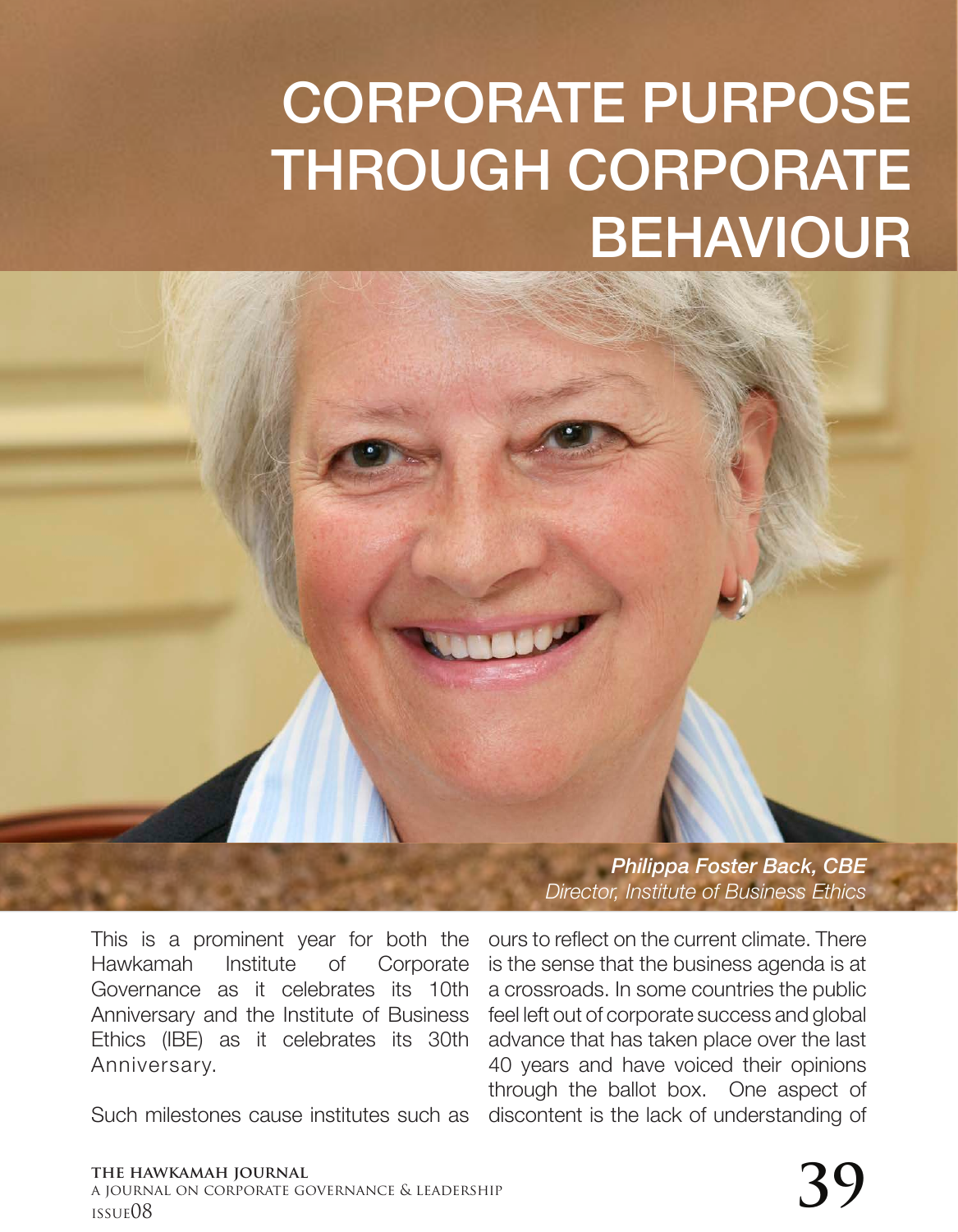what business is for. What is its purpose? How does it serve society, when it seems so self-serving, particularly for those running it?

To have a purpose is to have a clear goal of what the business is setting out to achieve in serving society by providing products or services that meet the needs of people. A business can only do this in a sustained way if it is and remains profitable, if it is managed in a legal way and if it meets its obligations to all its stakeholders in society, and does so responsibly.

In recent years, governance has focused on vision, mission and values rather than explicitly purpose. Some felt that vision was an articulation of purpose, though perhaps not clearly enough. But whatever the language used, the wider connection to society was not made, and so we have found the business franchise weakened and trust in business eroded. How can this trust be regained?

It is the role of the board to give purpose direction. In the UK, this is specifically through Directors duties as made clear in S.172 of the Companies Act 2006. Once articulated, the board must bring the purpose alive, firstly to its employees and then its wider stakeholder group.

The IBE's work demonstrates that supporting the purpose with a combination of business and ethical values is the best way forward. Values illustrate how the purpose will be delivered.

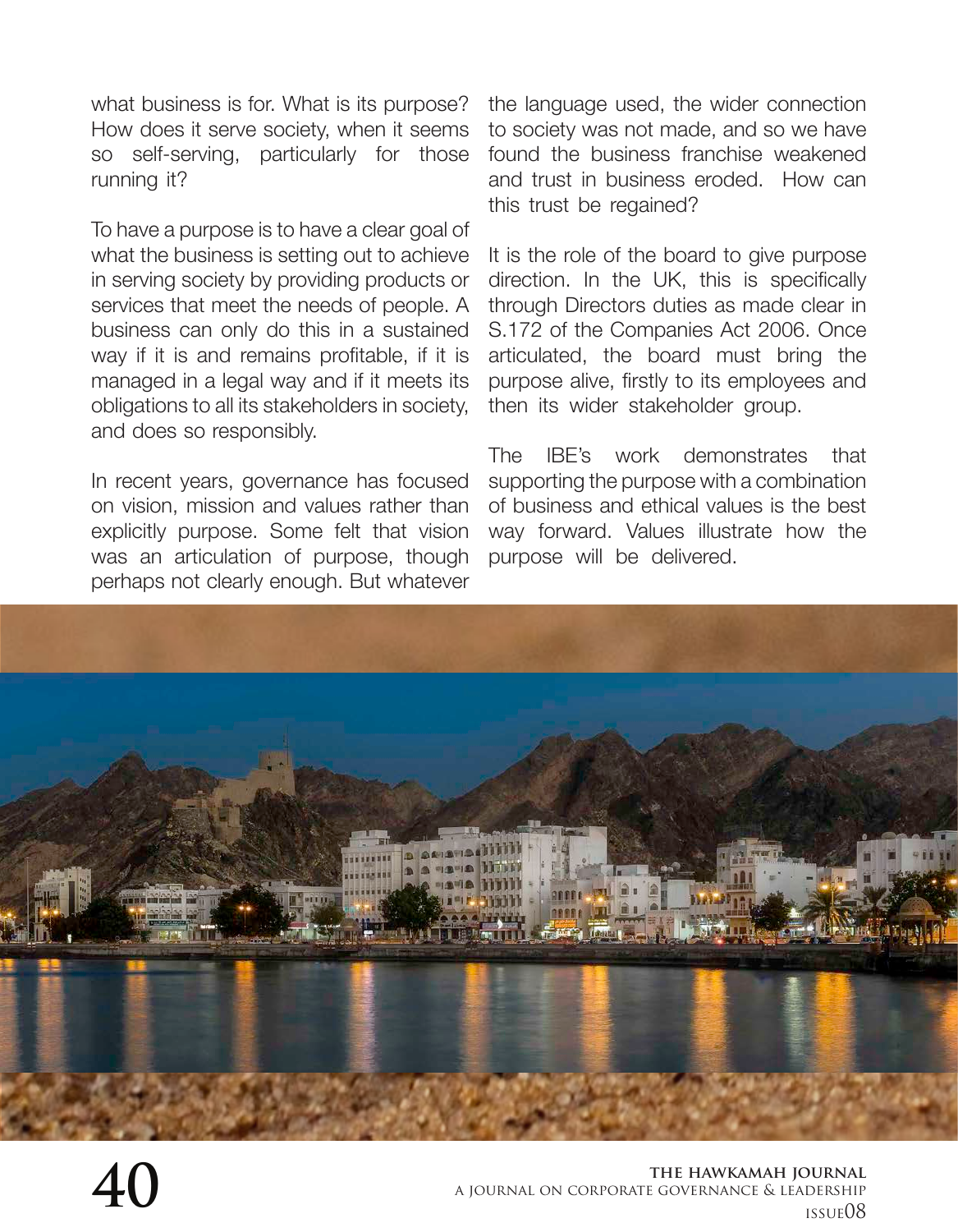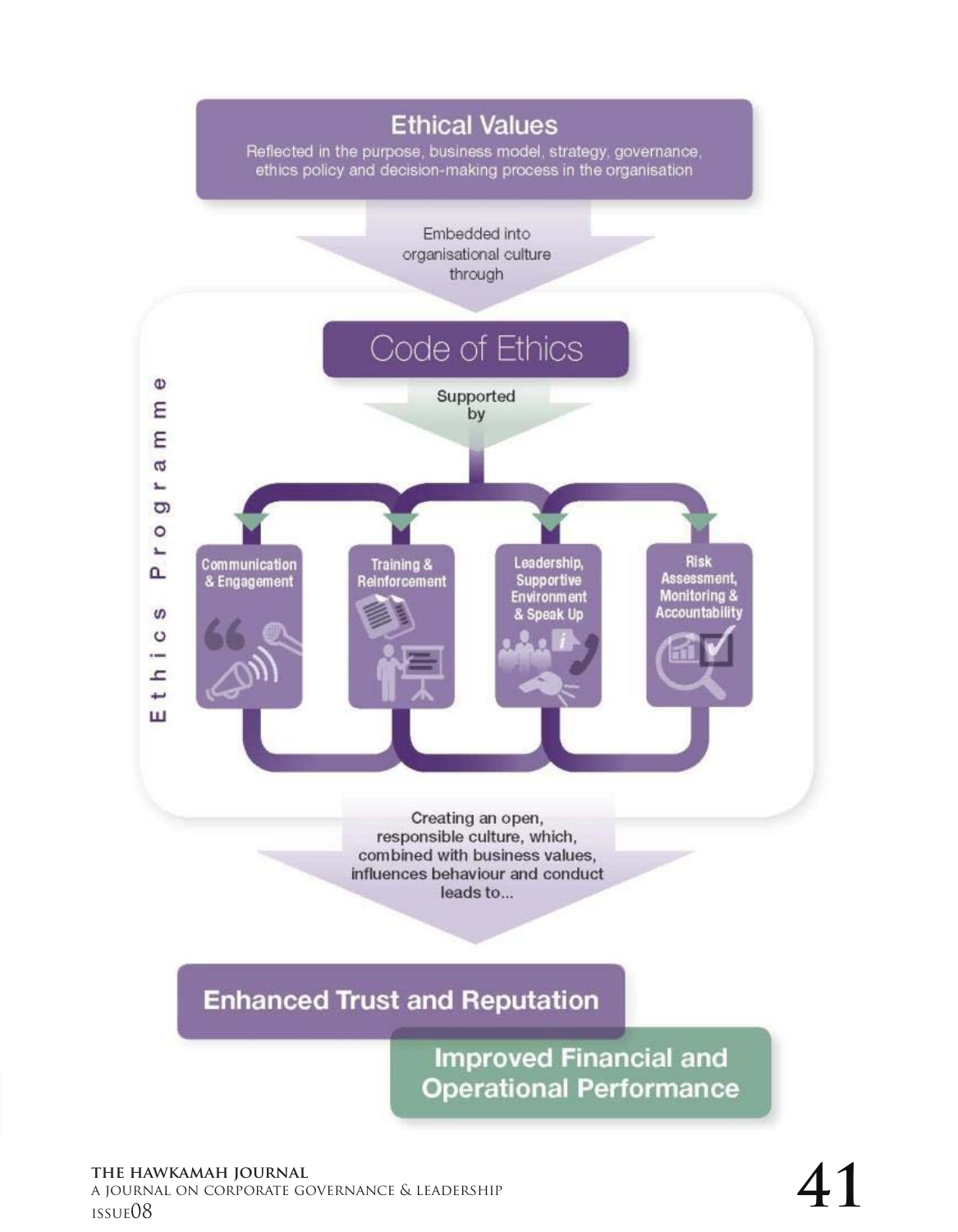Two companies who do this through their ethics and compliance programmes are Barclays and Diageo (see charts below). In both cases they highlight associated

behaviours to deliver the purpose. This delivers the 'licence to operate' they seek from society.

## Purpose, Values and Behaviours

*Purpose*

## **Helping people achieve their ambitions – in the right way**

| <b>Values</b>                                               |                                           |                                            |                                              |                                              |
|-------------------------------------------------------------|-------------------------------------------|--------------------------------------------|----------------------------------------------|----------------------------------------------|
| Respect                                                     | <b>Integrity</b>                          | Service                                    | Excellence                                   | Stewardship                                  |
|                                                             |                                           |                                            |                                              |                                              |
| We respect and value<br>those we work with.                 | We act fairly,<br>ethically and           | We put our clients<br>and customers at the | We use our energy,<br>skills and resources   | We are passionate<br>about leaving things    |
| and the contribution<br>that they make.                     | openly in all<br>we do.                   | centre of what we do.                      | to deliver the best,<br>sustainable results. | better than we<br>found them.                |
| <b>Behaviours</b>                                           |                                           |                                            |                                              |                                              |
| Build trust with                                            | Show the courage                          | Take the time to                           | Aim for flawless                             | Pioneer innovative                           |
| the colleagues                                              | to do and say the                         | understand clients'                        | delivery and learn                           | and better ways to                           |
| and partners we                                             | right thing.                              | and customers' needs.                      | from our mistakes.                           | do things.                                   |
| work with.                                                  |                                           | regardless of our role.                    |                                              |                                              |
|                                                             | Act in private as we do                   |                                            | Take pride in both our                       | Protect and enhance                          |
| Seek out alternative<br>perspectives and put                | in public, and honour<br>our commitments. | Always strive to<br>surpass clients'       | individual work and<br>that of our team.     | our reputation and<br>legacy at all times.   |
| our shared interests<br>ahead of any individual<br>or team. | Challenge things<br>we believe to be      | and customers'<br>expectations.            | Actively contribute<br>to the performance,   | Find ways to positively<br>impact all of the |
|                                                             | wrong and be                              | Create and provide                         | development and                              | communities we                               |
| Collaborate proactively                                     | open to challenge                         | solutions for clients                      | engagement of                                | interact with.                               |
| with colleagues across                                      | from others.                              | and customers that                         | our colleagues.                              | Value sustainable                            |
| all of Barclays to get                                      | Be accountable for                        | balance the short and                      | Create the                                   | progress as much                             |
| the best results.                                           | failure as well as                        | long term.                                 | environment to attract                       | as immediate                                 |
| Embrace, and seek to                                        | success, and not                          | In serving our clients                     | and keep the best                            | achievements.                                |
| increase, the diversity                                     | allocate blame.                           | and customers.                             | people who share                             |                                              |
| of our organisation.                                        |                                           | incorporate the                            | our Values.                                  |                                              |
|                                                             |                                           | perspectives of all                        |                                              |                                              |
|                                                             |                                           | our stakeholders.                          |                                              |                                              |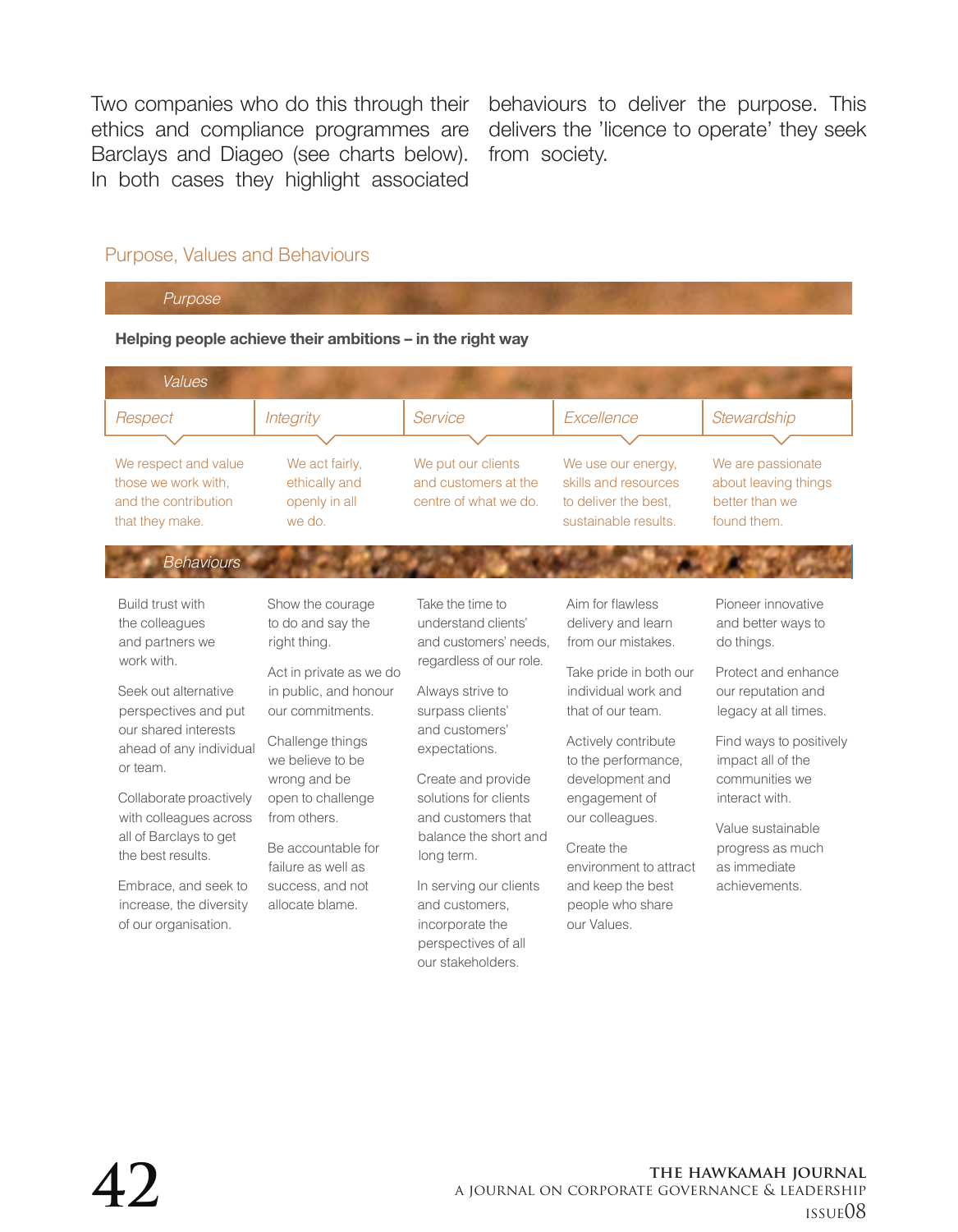Ethics programmes like these need to be supported through other activities in the business and especially through its leadership.

The importance of leadership should never be underestimated. The culture of an organisation is set by the tone from the top, whether that is from the board, senior management or team leaders. Leaders who talk about ethical issues to supporting staff and behave in an open and transparent way, send the message to all employees, and the wider world, that ethics is taken seriously.

Leaders lead by example. Fine words are all very well, but these need to be backed up by actions. An example in today's environment of particular concern is executive pay. While everyone else tightens their belts, there is a feeling that there continues to be global phenomena of bloated remuneration packages.

This 'say/do gap' of leadership also impacts upon middle management. Top leadership espouses ethical behaviour, but fails to ensure there are sufficient systems and controls in place to support that behaviour. The result is that middle-management, tasked with delivering business goals and targets set by senior management, have little incentive, or inclination, to deliver ethically.

There is pressure on all sides for companies to perform. The demand for profits means companies need to sell more, quicker, cheaper and retain more market share. Goal setting has long been seen as an effective management technique, and one



WE ARE EXPECTED TO DEMONSTRATE PERSONAL INTEGRITY, AND LIVE THE VALUES AND BEHAVIOURS THAT UNDERPIN ALL OF OUR WORK, EVERY DAY, EVERYWHERE

which helps companies to measure and improve their performance. The best way for organisations to measure and report on how they are doing, both internally and externally, is to create targets and drive to meet them. However, research indicates that, although most people are basically honest, those who are set specific goals were more apt to cheat than those who were simply asked to 'do their best', regardless of whether there was financial encouragement.

Although employees respond well to the motivational use of targets and goals, it seems that when there is a lot at stake, for example, if a job is on the line, or a significant bonus is in jeopardy, employees are more likely to behave unethically in